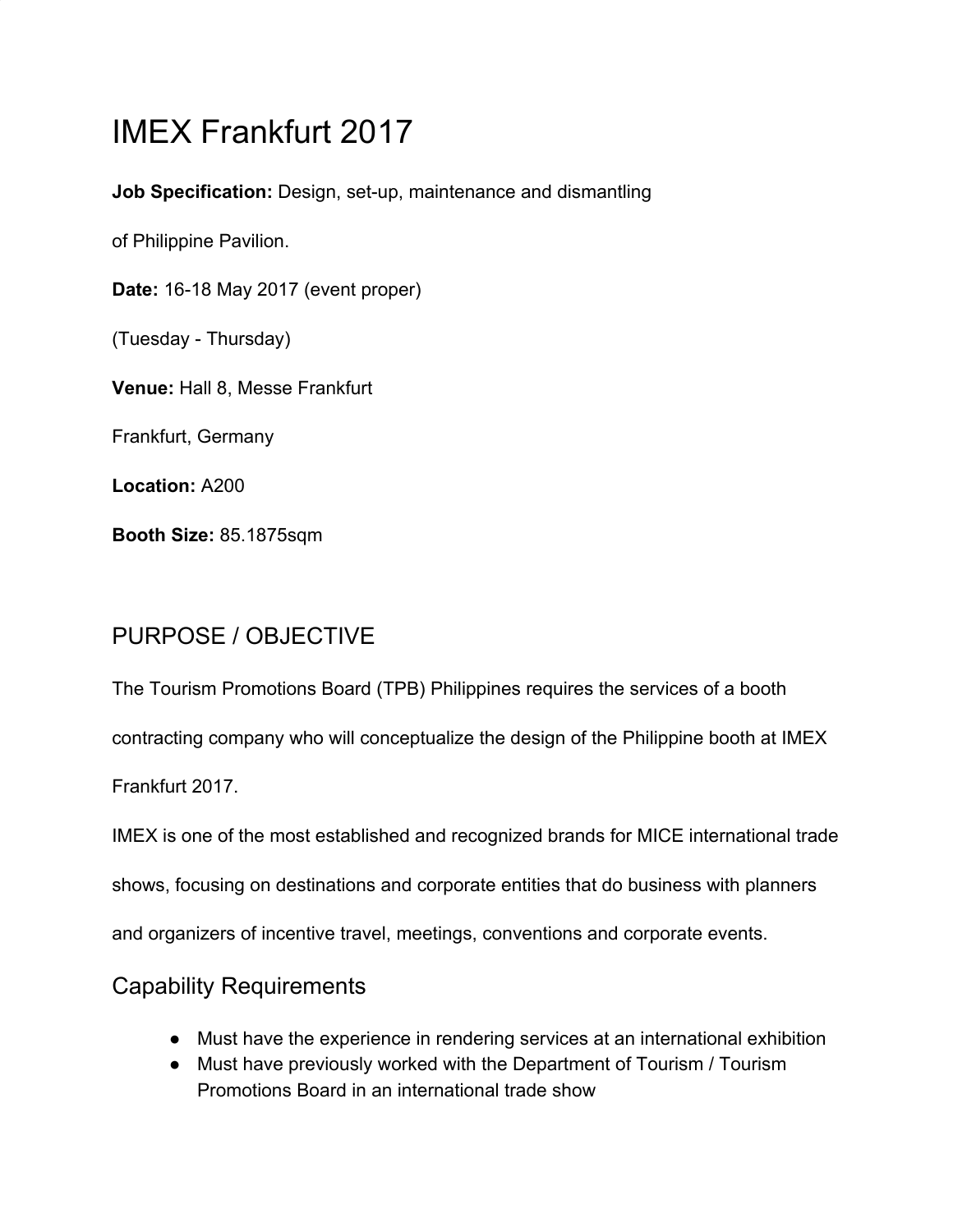● Must be able to get accreditation from IMEX, the franchise owner and organizer

of IMEX Frankfurt, for this year's tradeshow

- Must have a dedicated team who will focus on design and construction of the Philippine booth
- Must have the capability to invest, coordinate shipment to the IMEX Frankfurt 2017 site, put up AV equipment, furniture and design pieces for the Philippine booth.

## Philippine Booth Design Objectives

- Generate a positive name recall and brand awareness for Philippine tourism, particularly on MICE (meetings, incentive travel, conventions and exhibitions) industry using "It's More Fun in the Philippines" campaign
- Create an interactive element that will project the Philippines as a desirable and

fun destination in Asia

● Create an interesting and interactive booth design that will attract buyers, media

and travel trade guests to visit the Philippine Pavilion

#### Scope of Work/Deliverables

The TPB Philippines requires a package of services for the following:

1. Philippine booth design – a functional booth that will accommodate ten (10) exhibitors (for confirmation) and showcase the Philippines' top destinations for

MICE, incorporating the design ideas and directions to be given by the TPB.

- 2. Design and construct space that will accommodate the following:
	- Ten (10) Philippine exhibitors
	- Information counter
	- Group sales presentation which can seat 10-15 buyers at a time

Stand Elements and Deliverables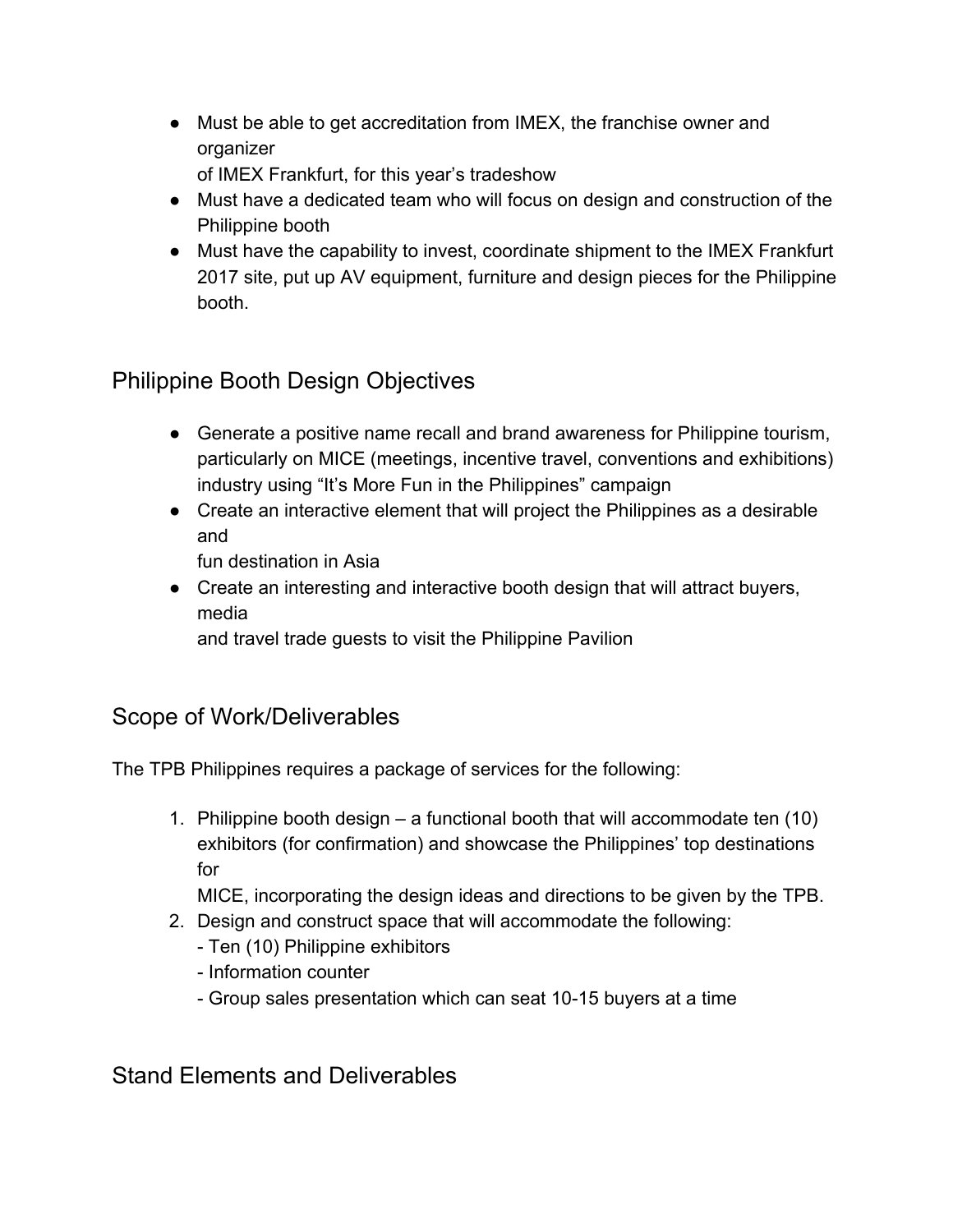1. Provide individual company workstations or negotiating tables with 3 chairs for

each Philippine exhibitor. It must have the following:

- one table

- small lockable storage cabinet (may be part of the design of the table, chair or

divider)

- individual electric outlets (3 sockets each)
- company identity/signage
- wi-fi connectivity
- 2. One separate area (may be enclosed) for group sales presentations which can

comfortably accommodate 10-15 guests at a time and should have the following:

- 1 huge LED screen with USP port or built-in video player
- wireless microphone and speaker
- clicker
- chairs
- other furniture and fixtures
- 3. One information counter which can accommodate at least three persons at a time

and should have the following:

- appropriate backdrop
- power outlet/s at the info counter table
- brochure rack
- lockable drawers/cabinets
- 4. Storage and pantry room with tables, chairs, lockers, shelves, compartments and

lockable door where exhibitors can keep their paraphernalia

- 5. Elevated carpeted platform / floor to conceal the electrical wirings and connections
- 6. Stand construction and dismantling with supervision of the main man of the contractor and availability of maintenance personnel for the duration of the fair.
- 7. Other requirements
	- supervision and maintenance during booth construction and dismantling
	- necessary manpower supply and support
	- the contractor will secure necessary permits, electrical connections and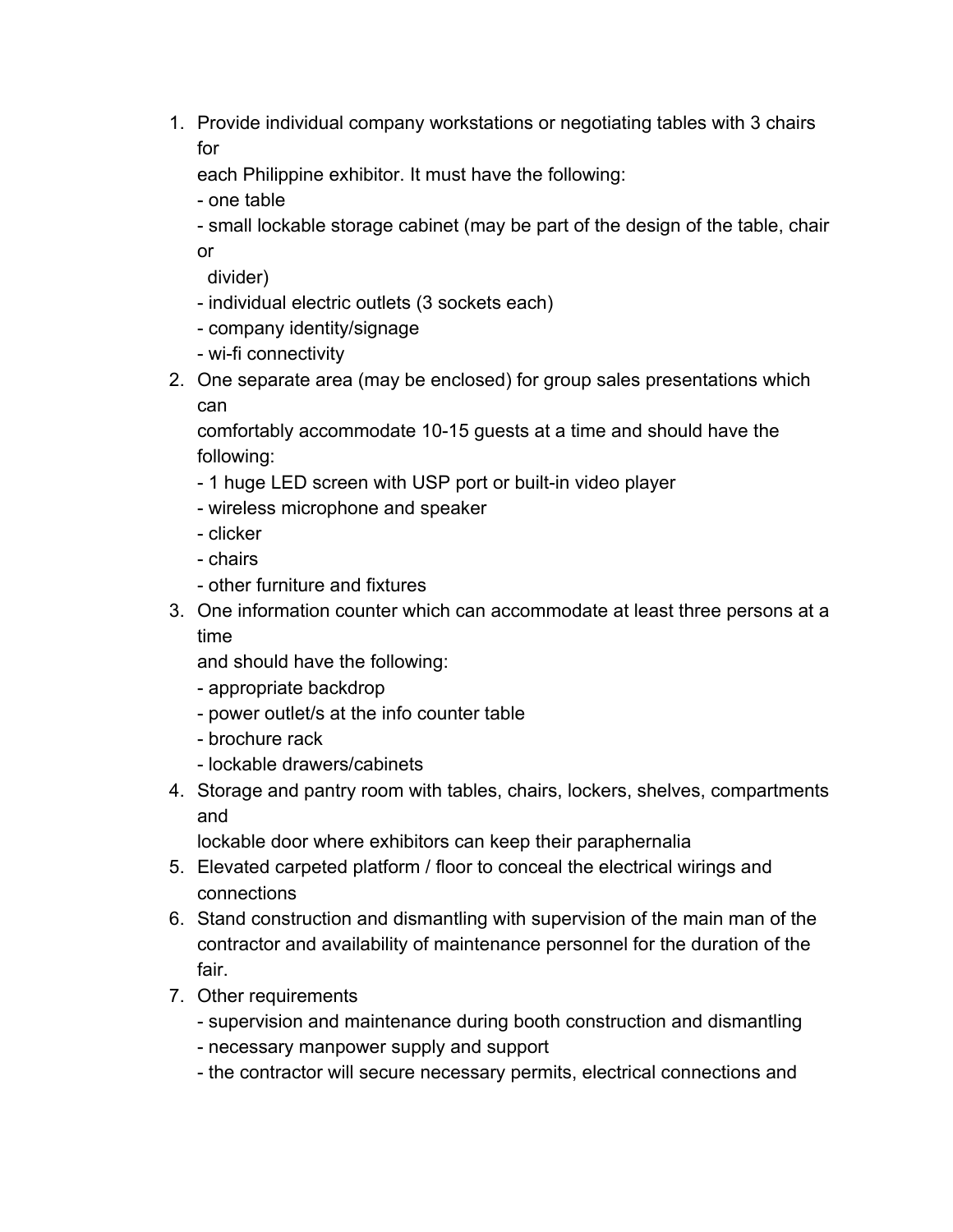health

and safety requirements as may be required by the event organizer

#### Time Frame and Schedule of Work

- Submission of initial booth design on or before 02 May 2017
- Booth construction and set-up: 13-15 May 2017

#### Budget

 $•$  €75,000 (all-in)

#### Documentary Requirements

- 1. Signed Terms of Reference (all pages should be initialed)
- 2. Company registration documents and appropriate licenses
- 3. Latest tax clearance and proof of no financial and legal liabilities
- 4. Company portfolio containing previous projects that are relevant to this project

#### Contact Person

Anabelle Gaye Apostol

Project Officer – DOT Frankfurt

Kaiserhofstr. 7

60313 Frankfurt am Main

TEL. No. +49 (69) 20893

FAX No. +49 (69) 285127